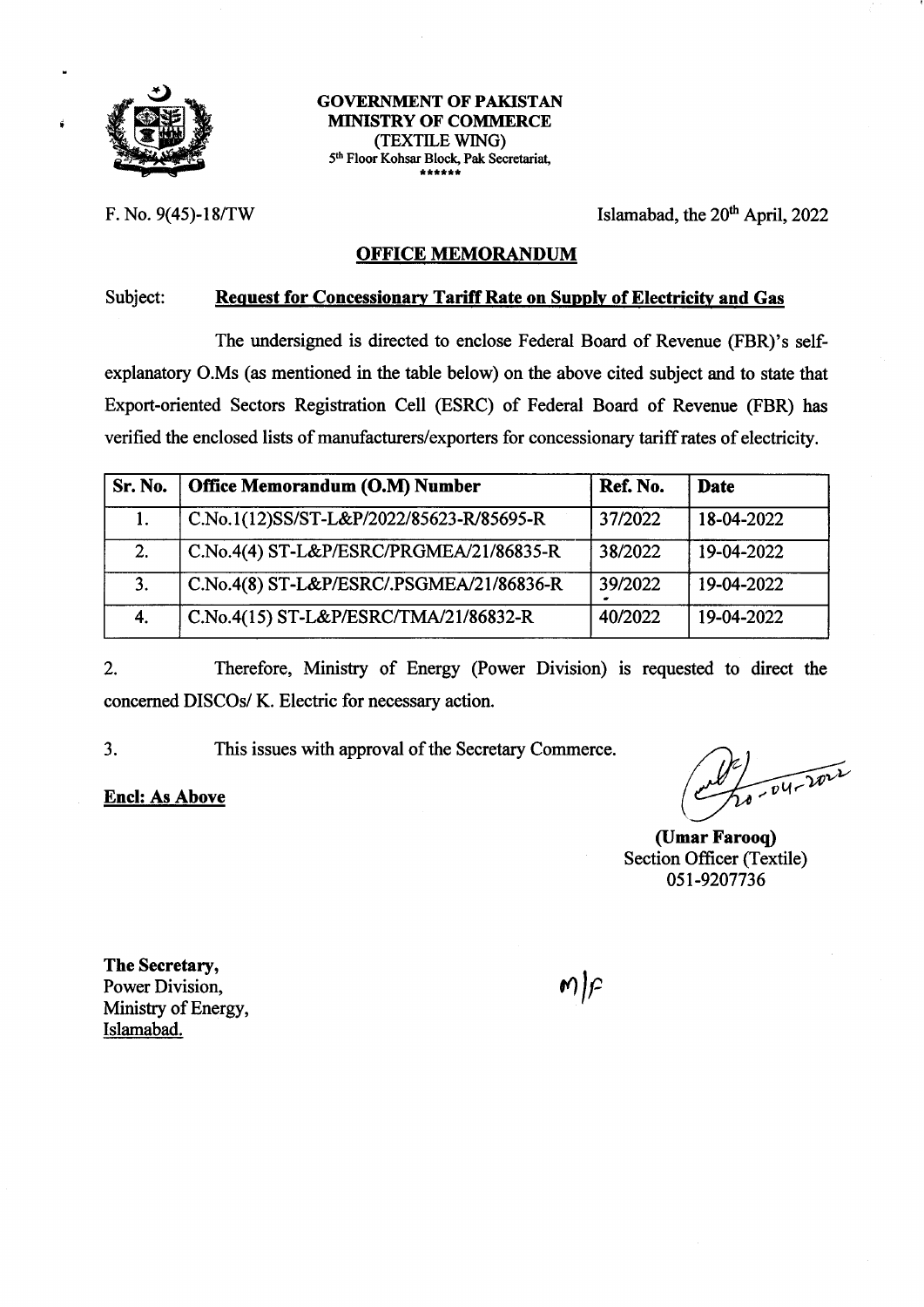C. No. 1(12) SS/ST-L&P/2022/85623

Islamabad, the 18<sup>th</sup> April, 2022

**ection Officer (Textile)** 

#### **Office Memorandum** Ref: 37/2022

## Subject: Request for Concessionary Tariff Rate on Supply of Electricity and Gas

I am directed to refer to Ministry of Commerce O.M letter No 9(1) TID/12-RDA dated 31.08.2021 conveying decision of ECC of the Cabinet in case No.ECC-308/27/2021 dated 16.08.2021 for continuation of concessionary utility tariff to five export-oriented sectors for the FY 2021-22 and requested FBR for implementation by continuing registration of new entrants.

Accordingly, Corporate Tax Office Lahore has forwarded the case of the following  $2.$ taxpayer for grant of concessionary tariff rate on supply of Electricity. The particulars of taxpayer are verified with the data available with FBR and as recommended by concerned field formations, the case is forwarded for allowing concessionary rate-tariff through respective DISCO:



| Ref # for which concessionary tariff rate is required |                                          |                |              |                        |         |
|-------------------------------------------------------|------------------------------------------|----------------|--------------|------------------------|---------|
| $S+$                                                  | <b>Business Name</b>                     | Electricity    |              | $\mathbf{G}\mathbf{z}$ |         |
|                                                       |                                          | Consumer/A/C#  | <b>DISCO</b> | Consumer/<br>A/CH      | Company |
|                                                       | M/s Prime Fibers (Pvt) Ltd.<br>A091987-7 | 24116332065200 | <b>LESCO</b> |                        |         |

Cc:

- **The Secretary** Ministry of Commerce Government of Pakistan Islamabad
	- $(i)$ DG (Textile) Ministry of Commerce, Islamabad,
	- $(ii)$ Chief (ST-Ops) FBR, Islamabad
	- CCIR, CTO Lahore  $(iii)$
	- Master File.  $(iv)$

ГРХ

(Khalid Mehmood)

Second Secretary (ST L&P)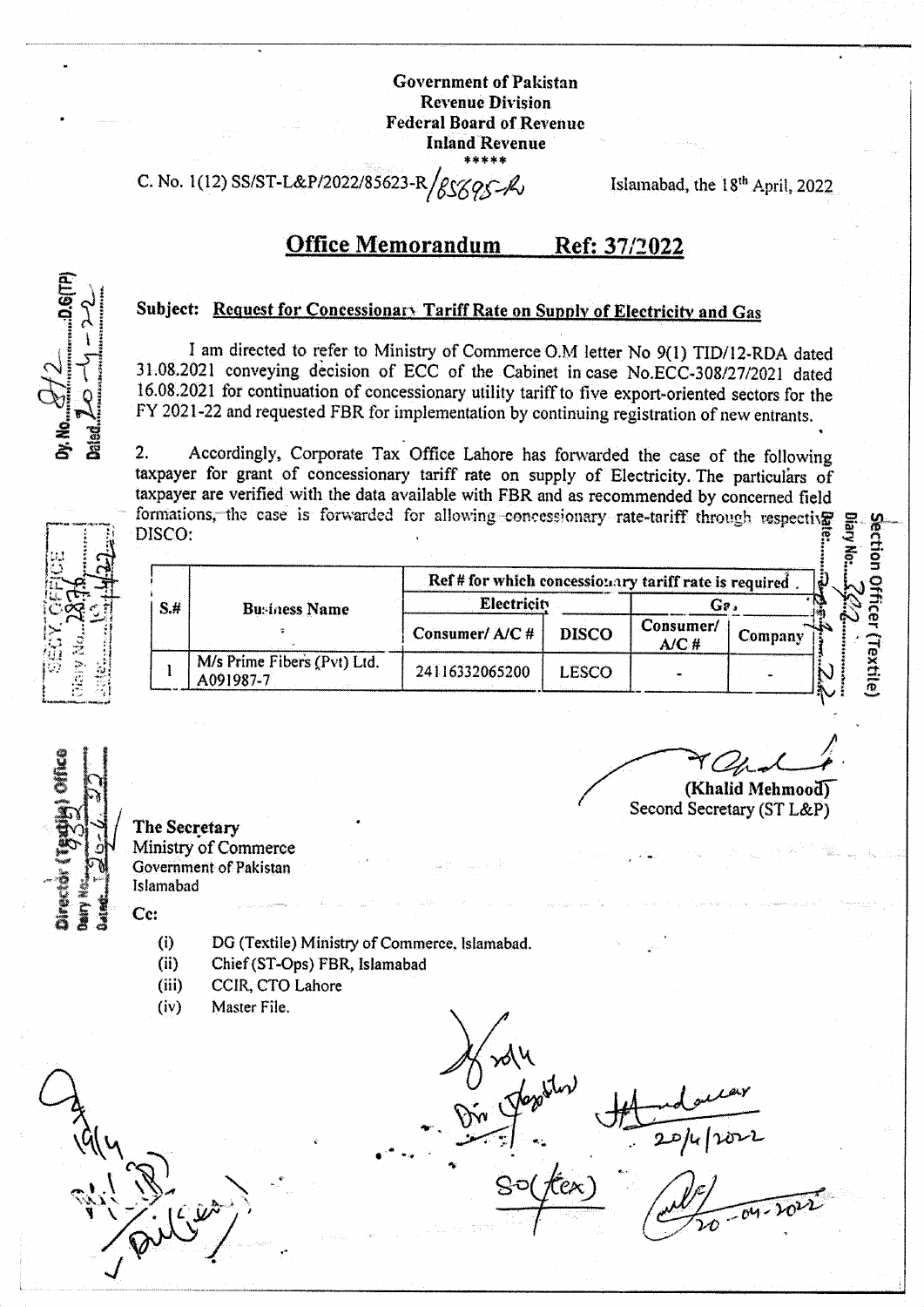C. No. 4(4) ST-L&P/ESRC/PRGMEA/21 86B3S A Islamabad, the 19th April, 2022

#### **Office Memorandum** Ref: 38/2022

### Subject: Request for Concessionary Tariff Rate on Supply of Electricity and Gas

I am directed to refer to Ministry of Commerce O.M letter No 9(1) TID/12-RDA dated 31.08.2021 conveying decision of ECC of the Cabinet in case No.ECC-308/27/2021 dated 16.08.2021 for continuation of concessionary utility tariff to five export-oriented sectors for the FY 2021-22 and requested FBR for implementation by continuing registration of new entrants.

 $2.$ Accordingly, Pakistan Readymade Garments Manufacturers & Exporters Association (PRGMEA) has forwarded the case of the following taxpayer duly recommended for grant of concessionary tariff rate on supply of Electricity. The particulars of taxpayers were verified with the data available with FBR and as recommended by the PRGMEA, the case is forwarded for allowing concessionary rate-tariff through respective DISCO:

|      |                                       | Ref # for which concessionary tariff rate is required |              |                   |         |
|------|---------------------------------------|-------------------------------------------------------|--------------|-------------------|---------|
| $S+$ | <b>Business Name</b>                  | <b>Electricity</b>                                    |              | Gas               |         |
|      |                                       | Consumer/A/C#                                         | <b>DISCO</b> | Consumer/<br>A/CH | Company |
|      | M/s Haider International<br>2033265-3 | 27124241391700                                        | <b>GEPCO</b> |                   |         |

(Khalid Mehmood) Second Secretary (ST L&P)

**The Secretary Ministry of Commerce** Government of Pakistan Islamabad

Cc:

- DG (Textile) Ministry of Commerce, Islamabad.  $(i)$
- Chief (ST-Ops) FBR, Islamabad  $(ii)$
- $(iii)$ Chief Commissioner-IR, RTO Sialkot
- Pakistan Readymade Garments Manufacturers & Exporters Association (PRGMEA)  $(iv)$
- Master File.  $(v)$

 $\frac{1}{2}$ 'Telafle



Section Officer (Textile)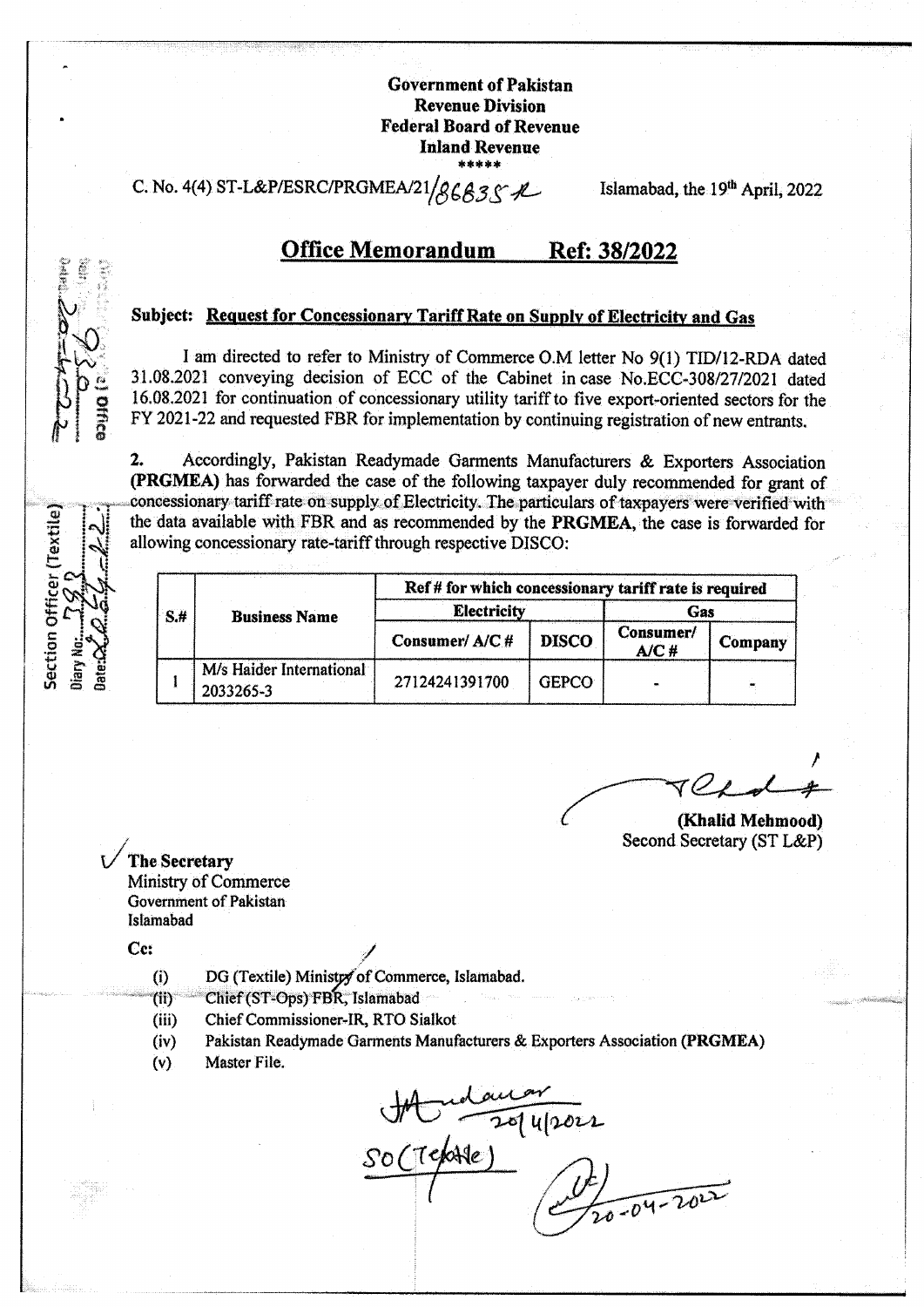C. No.4(8)ST-L&P/ESRC/.PSGMEA B6836-l Islamabad, the 19th April, 2022

### **Office Memorandum** Ref: 39/2022

# Subject: Request for Concessionary Tariff Rate on Supply of Electricity and Gas

I am directed to refer to Ministry of Commerce O.M letter No 9(1)TID/12-RDA dated 31.08.2021 conveying decision of ECC of the Cabinet in case No.ECC-308/27/2021 dated 16.08.2021 for continuation of concessionary utility tariff to five export-oriented sectors for the FY 2021-22 and requested FBR for implementation by continuing registration of new entrants.

M/s Pakistan Sports Goods Manufacturers & Exporters Association (PSGMEA) has forwarded  $2.$ the case of the following taxpayer duly recommended for grant of concessionary tariff rate on supply of Electricity. The particulars of taxpayer are verified with the data available with FBR and as recommended by the PSGMEA, the case is forwarded for allowing concessionary rate-tariff through respective DISCO.

ection Officer (Textil

**Director** 

all Air

**Bater** 

| S.<br># | <b>Business Name &amp; NTN</b>             | Ref # for which concessionary tariff rate is required |              |                   |         |  |
|---------|--------------------------------------------|-------------------------------------------------------|--------------|-------------------|---------|--|
|         |                                            | <b>Electricity</b>                                    |              | Gas               |         |  |
|         |                                            | Consumer/A/C                                          | <b>DISCO</b> | Consumer/<br>A/C# | Company |  |
|         | M/s Shanco Sports<br>Corporation 1549008-4 | 28124111972800                                        | <b>GEPCO</b> |                   |         |  |

(Khalid Mehmood) Second Secretary (ST L&P)

**The Secretary** Ministry of Commerce Government of Pakistan Islamabad

Cc:

- DG (Textile) Ministry of Commerce, Islamabad.  $(i)$
- $(ii)$ Chief (ST-Ops) FBR, Islamabad
- $(iii)$ Chief Commissioner-IR, RTO Sialkot
- Pakistan Readymade Garments Manufacturers & Exporters Association (PRGMEA)  $(iv)$
- Master File.  $\mathsf{TV}$

manar<br>(2014/2022)